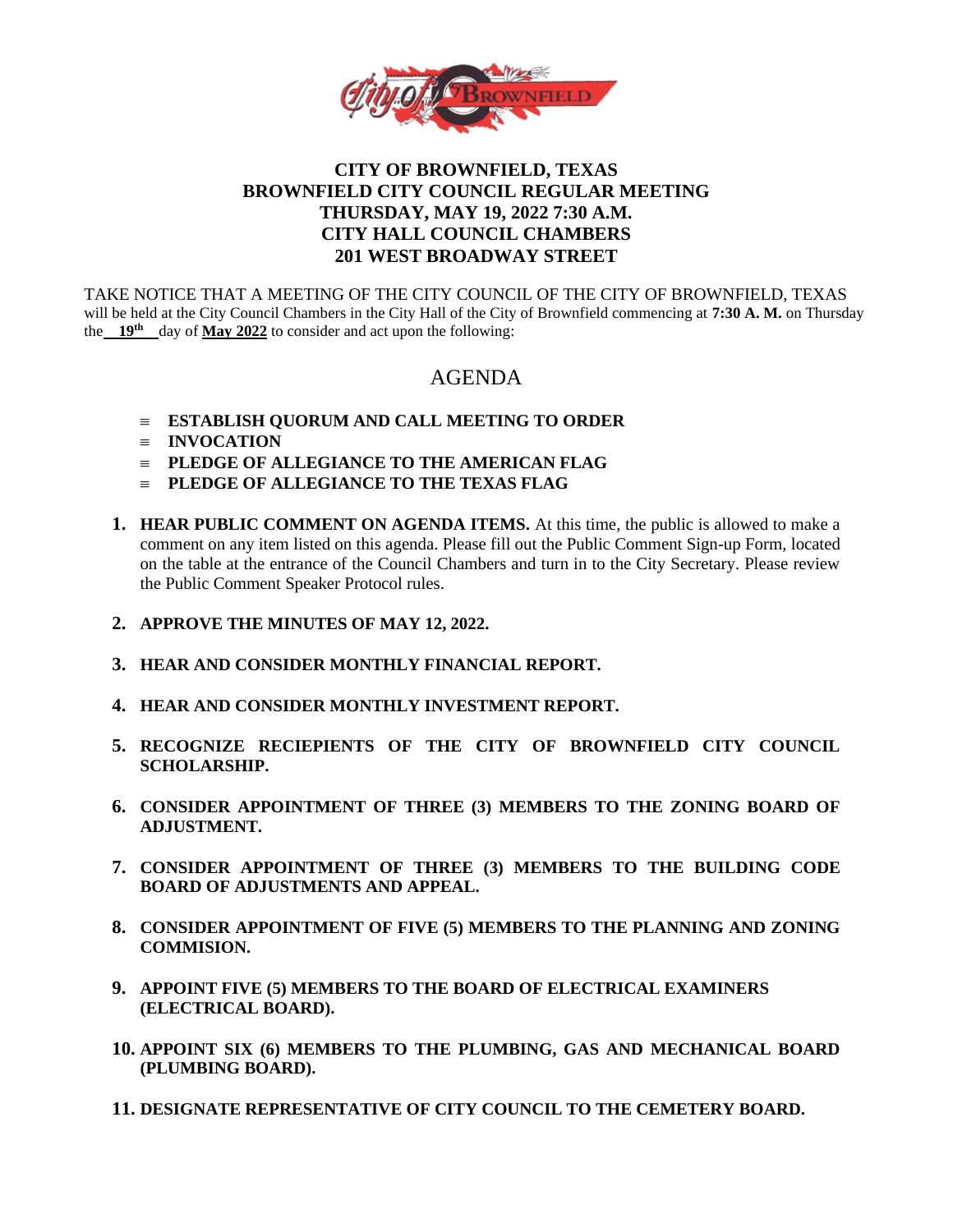

- **12. DESIGNATE REPRESENTATIVE OF CITY COUNCIL TO THE FIREMAN'S PENSION BOARD.**
- **13. CONSIDER APPLICATION SUBMITTED BY THE BROWNFIELD CHAMBER OF COMMERCE FOR FUNDING FROM HOTEL OCCUPANCY TAX REVENUE MUSIC & MOTORS CONCERT AND CAR SHOW TO BE HELD ON SEPTEMBER 30, 2022.**
- **14. CONSIDER APPLICATION SUBMITTED BY THE BROWNFIELD CHAMBER OF COMMERCE FOR FUNDING FROM HOTEL OCCUPANCY TAX REVENUE FOR THE 75 th ANNUAL TERRY COUNTY HARVEST FESTIVAL TO BE HELD ON OCTOBER 1, 2022.**
- **15. CONSIDER A TYPE 3 SPECIAL EVENT APPLICATION SUBMITTED BY THE KNIGHTS OF COLUMBUS FOR THE GREAT AMERICAN COOKOFF TO BE HELD IN COLEMAN PARK ON JUNE 10TH & 11TH IN COLEMAN PARK.**
- **16. CONSIDER A TYPE 3 SPECIAL EVENT APPLICATION SUBMITTED BY THE BROWNFIELD FIREWORKS CELEBRATION COMMITTEE FOR THE FIREWORKS CELEBRATION TO BE HELD IN COLEMAN PARK ON JULY 1, 2022.**
- **17. DISCUSS AND CONSIDER AN INDIVIDUAL PROJECT ORDER NO. 1 BETWEEN KIMLEY-HORN AND ASSOCIATES PURSUANT TO THE MASTER SERVICE AGREEMENT DATED MAY 13, 2022, FOR THE ENGINEERING SERVICES INCLUDING DESIGN, BIDDING AND CONSTRUCTION PHASE SERVICES FOR THE 2021-2022 STRIP PAVING PROJECT.**
- **18. CONSIDER CHANGING RENEWAL DATE OF TEXAS MUNICIPAL LEAGUE HEALTH BENEFIT POOL PLAN FROM OCTOBER 1 TO JANUARY 1 FOR THE 2022-2023 FISCAL YEAR BUDGET.**
- **19. ANNOUNCEMENTS - NO ACTION TO BE TAKEN. ITEMS OF GENERAL COMMUNITY OR AREA INTEREST.**

### **20. ADJOURN.**

#### **\*\* UNLESS OTHERWISE NOTED, THE CITY COUNCIL MAY TAKE ACTION ON ANY ITEM LISTED ON THE AGENDA \*\***

#### **CERTIFICATION**

## DATED THIS THE 13TH DAY OF MAY, 2022

I, the undersigned authority, do hereby certify that the above Notice of Meeting of the governing body of the City of Brownfield, Texas is a true and correct copy of said notice that has been posted on the west and south doors of the City Hall of the City of Brownfield, Texas, a place convenient and readily accessible to the general public at all times, and said notice was posted on May 13, 2022 by 5:00 P.M. and remained so posted continuously for at least 72 hours preceding the scheduled time of such meeting.

> /S/ Kelly Burris . Kelly Burris, TRMC, City Secretary